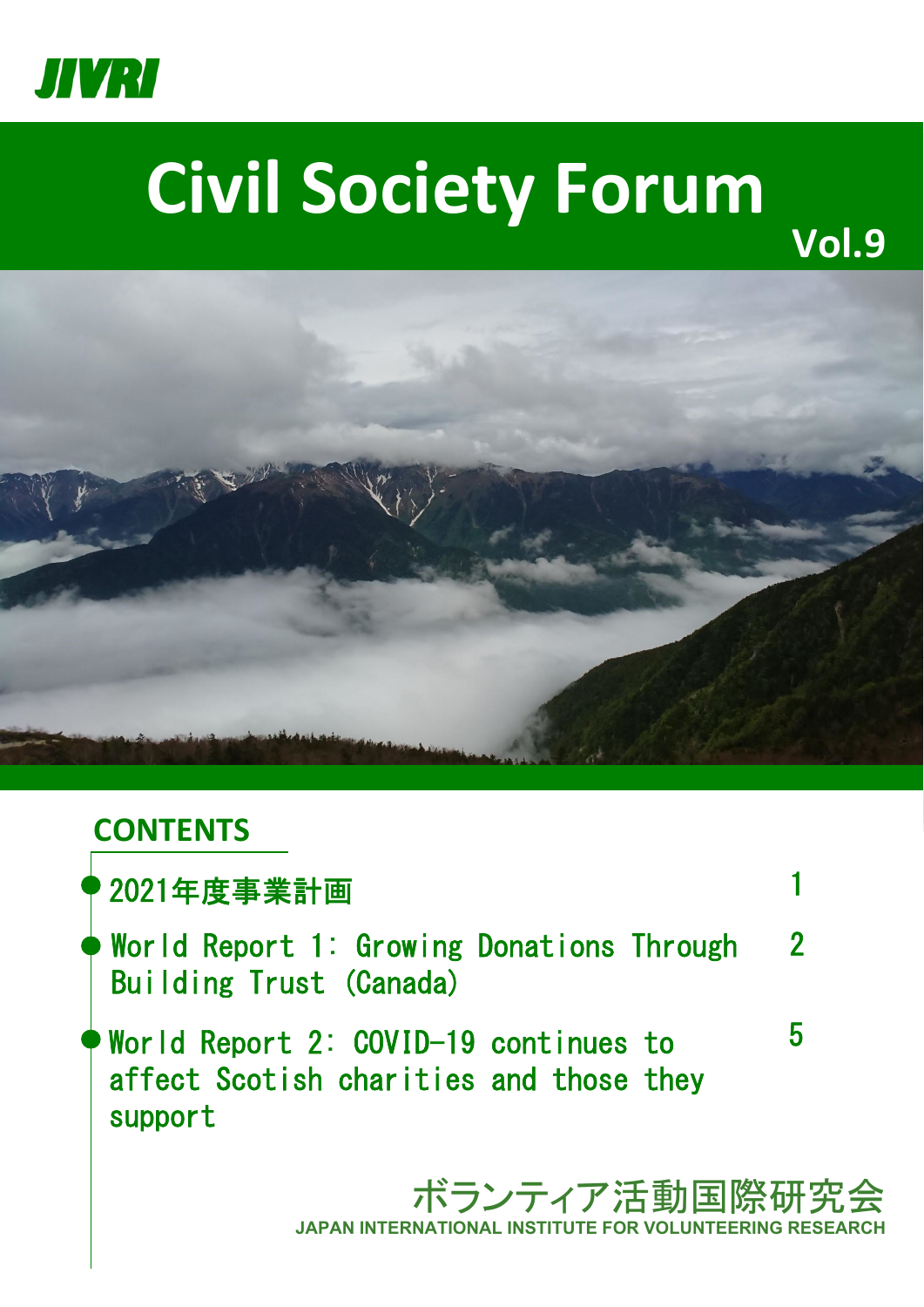### **2021年度事業計画**

#### ● 基本方針

市民社会分野における研究交流を3つの地域的範囲でそれぞれ異なる以 下の事業を展開し、市民社会の発展を模索する機会創出に引き続き取り組  $\partial \Phi_{\alpha}$ 

#### ● 事業計画

- (1)第12回東アジア市民社会フォーラム開催への協力と参加
	- ・日本側世話役会に共催団体として参加し、下記の活動を行う。
		- ・フォーラムのテーマ設定およびテーマに沿った日本からの発表者 の人選と参加のための調整を行う。
		- ・フォーラムへの日本参加者グループを募集し旅行行程を運営管理 する。

【フォーラムの概要】 日 時:2021年11月上旬 場 所:中国・珠海市 (オンライン開催) テーマ:ポストパンデミックにおける市民社会組織による ソーシャルワーク

- (2)機関誌「Civil Society Forum」の発刊と各国市民社会の紹介
	- ・機関誌「Civil Society Forum」を年に2回発刊する。
	- ・海外における市民社会セクターの現況について原稿執筆の依頼を 行う。
	- ・寄稿記事は機関誌に掲載し、JIVRIホームページを通じて国内外に 発信する。
- (3)その他
	- ・国際交流の一環として、海外からの視察団の受け入れを行う。
	- ・広報活動の一環としてJIVRIホームページの充実を図る。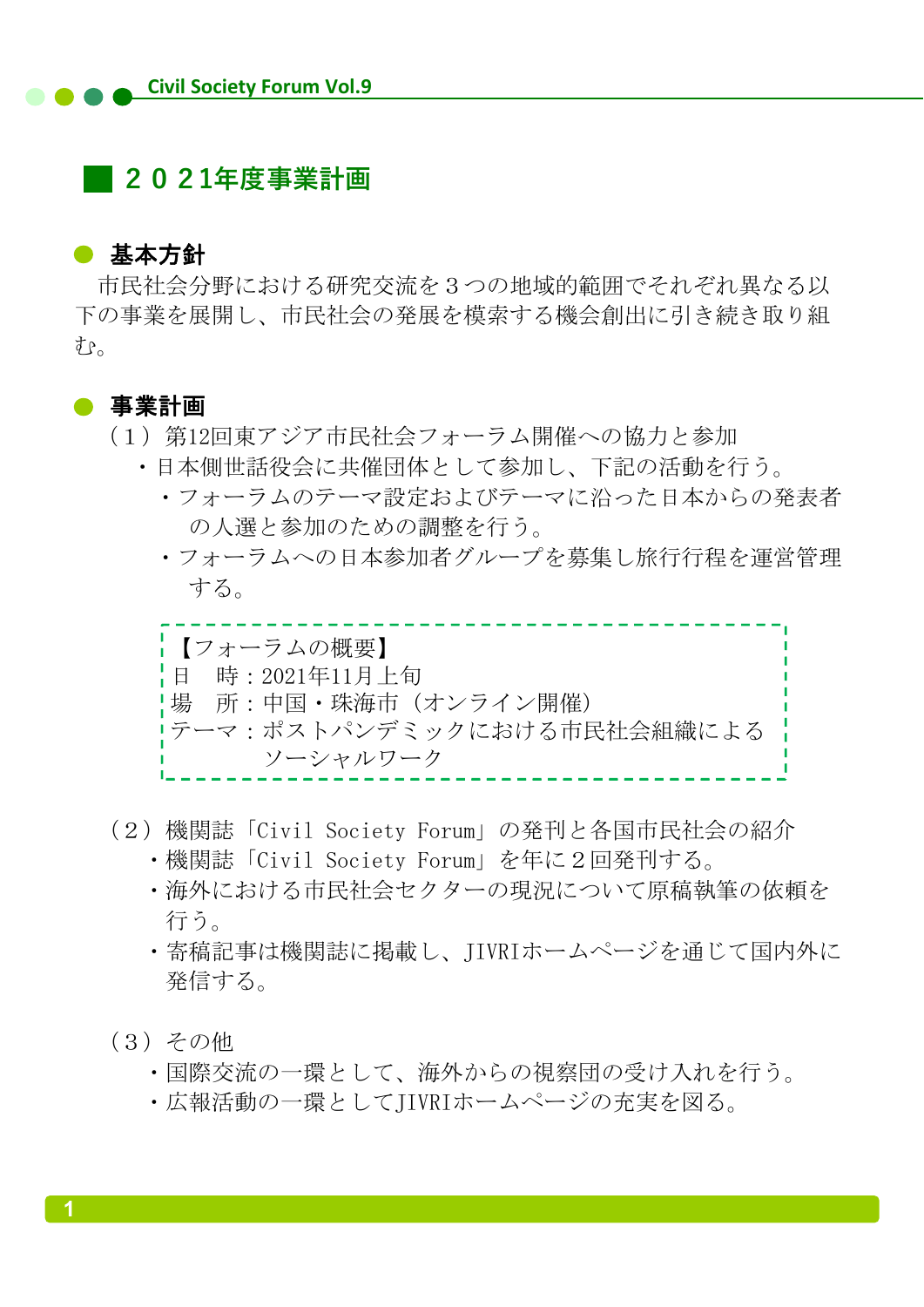## **WORLD REPORT**

The Ethical Fundraiser: Growing Donations Through Building Trust

Michael Nilsen Vice President, Marketing, Communications & Public Policy Association of Fundraising Professionals (AFP)

Ethics is the cornerstone of fundraising. Without it, the public simply wouldn't give to charities, and the sector's programs and services could never be provided. Ethics is the way charities demonstrate their commitment to accountability and transparency, and show the public they are worthy of its trust and confidence.

Ethics was the main reason that the Association of Fundraising Professionals (AFP), the world's largest community of fundraisers, was created in 1960. The association's original code of ethics contained four standards (there are now 25) related to professionalism, donor intent, and percentage-based compensation and commissions.

With the public giving more than \$10 billion to charities annually, according to Statistics Canada, and millions of Canadians volunteering for countless causes, it would seem that charities have done a good job of building trust and confidence. But if you dig a little deeper, the picture is a bit more cloudy.

On one hand, confidence in the charitable sector is relatively high, with nearly eight in ten Canadians saying they're confident in the country's charities and nonprofit organizations, according to AFP's What Canadian Donors Want survey. Three in four agree that charities play an important role in addressing the needs not being met by the government, public sector, and private sector.

On the other hand, only 61% agree that Canadian charities are trustworthy. Similarly, just 63% agree that most charities act responsibly with the donations they receive. When it comes to what charities say about how much they spend on overhead costs like fundraising, supplies, and administration versus the amount they spend on their cause or programs, Canadians are more divided. A growing majority (58%) still trust charities, but about a third are less trusting, and some think that charities overstate how much they spend on the cause or programs (24%), or that charities are being intentionally misleading (10%).

It's clear that the public is concerned. So how do charities and fundraisers combat this? How do we educate the public about the countless measures and safeguards that we have in place to protect their privacy and interests?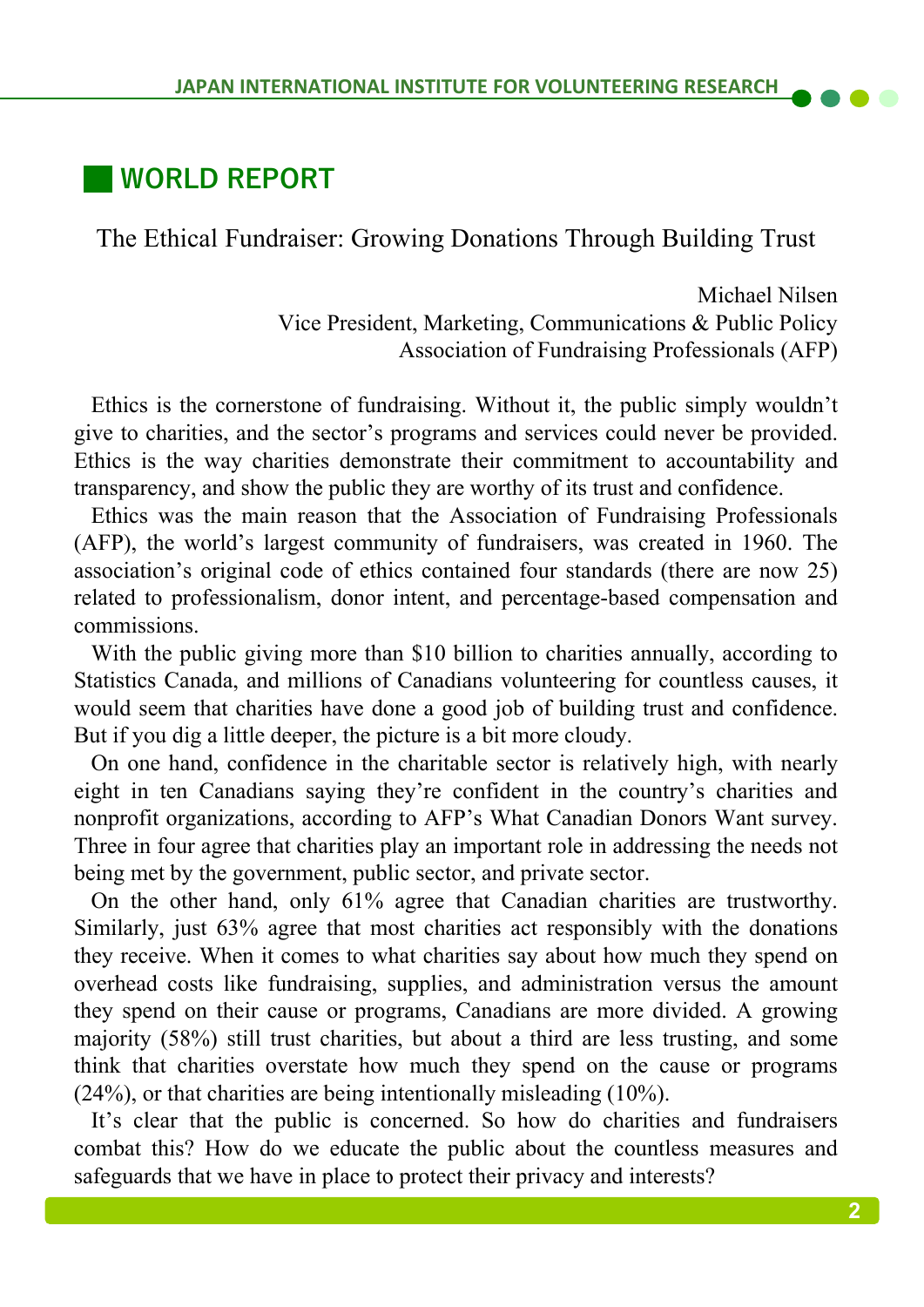In an era of increasing donor involvement and charity accountability, people want to know what charities are doing to protect their interests, whether it's through enhanced security to safeguard online transactions or internal policies to ensure that contributions are used in the manner they were intended.

The public needs to realize that charity decisions aren't made in a vacuum, and that there is a commonly agreed-upon list of standards and checkpoints that charities follow. Many of these are encompassed in AFP's Code of Ethical Principles & Standards, as well as The Donor Bill of Rights, which lists the expectations that donors should have when they make a charitable gift.

Consider the "rights" that donors have when they make a charitable gift:

- 1. To be informed of the organization's mission, of the way the organization intends to use donated resources, and of its capacity to use donations effectively for their intended purposes.
- 2. To be informed of the identity of those serving on the organization's governing board, and to expect the board to exercise prudent judgment in its stewardship responsibilities.
- 3. To have access to the organization's most recent financial statements.
- 4. To be assured their gifts will be used for the purposes for which they were given.
- 5. To receive appropriate acknowledgement and recognition.
- 6. To be assured that information about their donation is handled with respect and with confidentiality to the extent provided by law.
- 7. To expect that all relationships with individuals representing organizations of interest to the donor will be professional in nature.
- 8. To be informed whether those seeking donations are volunteers, employees of the organization or hired solicitors.
- 9. To have the opportunity for their names to be deleted from mailing lists that an organization may intend to share.
- 10. To feel free to ask questions when making a donation and to receive prompt, truthful and forthright answers.

Most donors are probably not even aware of what they should expect when they give to a charity. Imagine how empowered they'll feel when you explain to them the rights they have. Imagine how positively they'll feel about your organization when they make their next giving decision.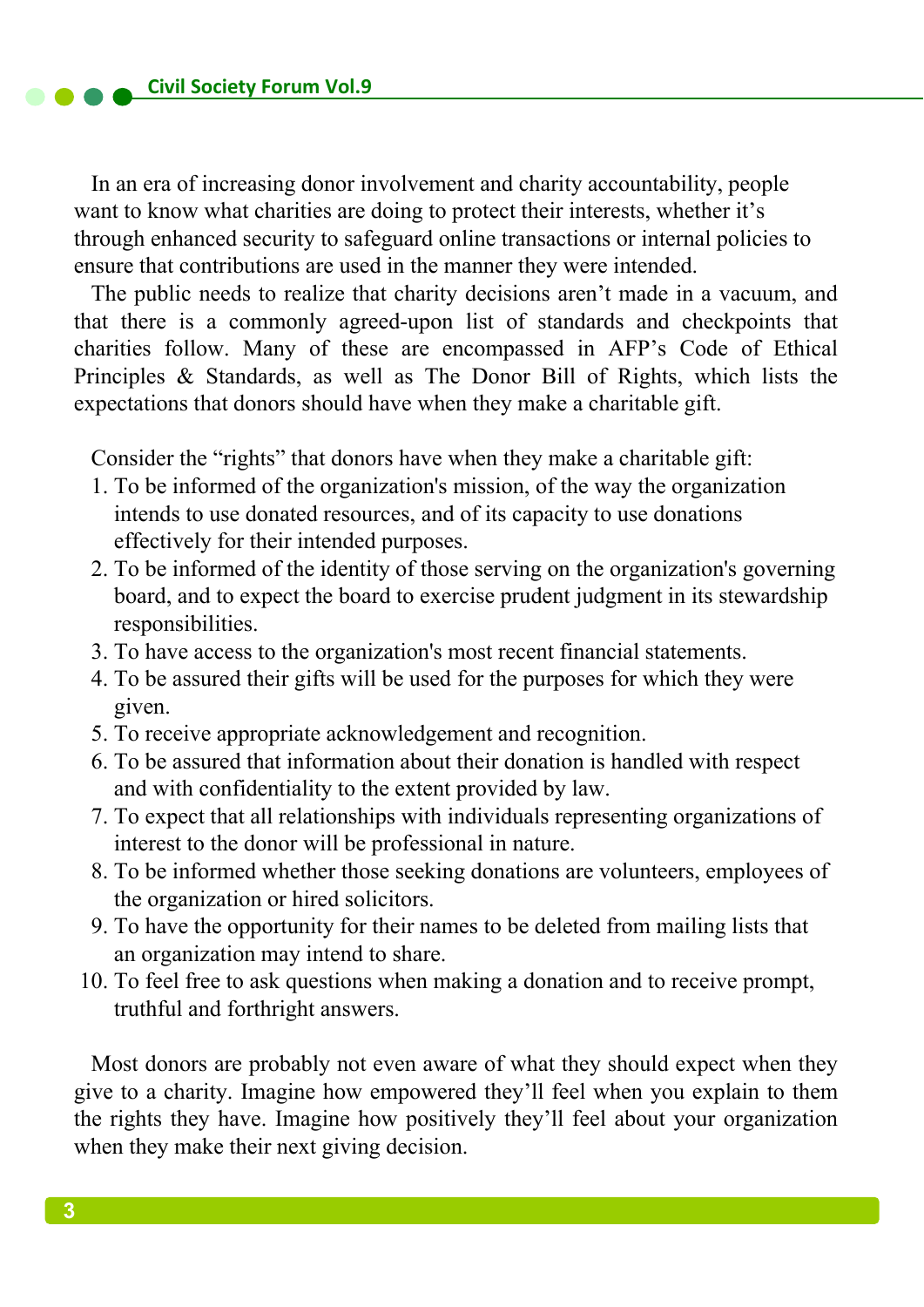Ethics makes everything charities do  $-$  the programs, the services, the millions of people helped everyday – possible. So, ensure that your organization is living up to the highest ethical standards possible, and make a point to talk to your donors about what you are doing to earn their trust and confidence.

October is Ethics Awareness Month, and AFP has resources and more for charities and nonprofits on their website <https://afpglobal.org/>.

This article was provided by Erica Ip, a marketing coordinator, Imagine Canada.

◇ ◇

The Association of Fundraising Professionals: AFP Greater Toronto Chapter is a recognized leader in promoting philanthropy and providing education, training and best practices for those in the fundraising profession. With more than 1200 members, the Greater Toronto Chapter is the largest of the more than 240 AFP chapters throughout the world.

Imagine Canada is a national charitable organization whose cause is Canada's charities. Our three broad aims are to amplify the collective voice of charities, create opportunities to connect and learn from each other and build our capacity to succeed.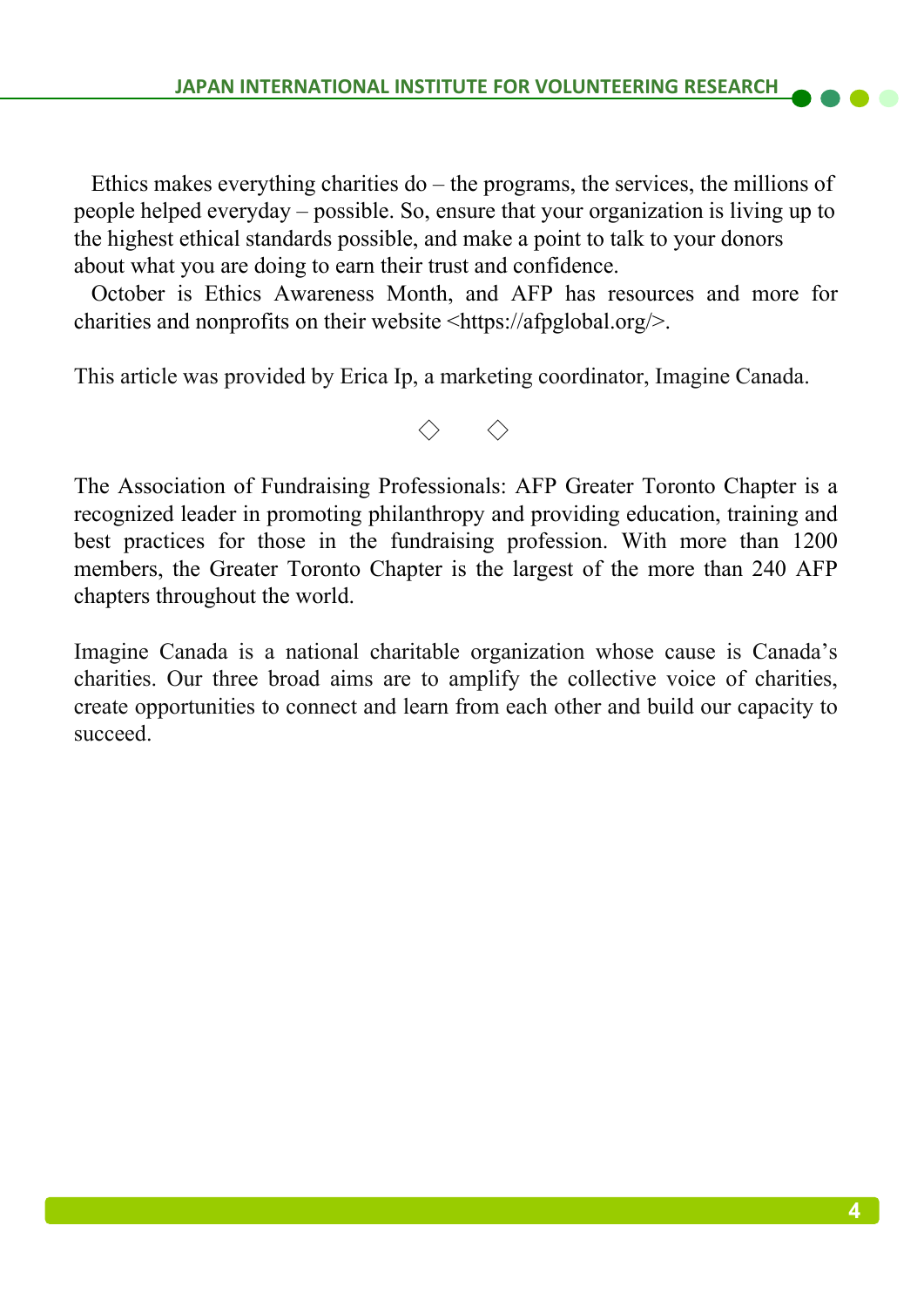## **WORLD REPORT**

# COVID-19 continues to affect Scotish charities and those they support

Ian Grieve and Judith Pogorzelec The Scottish Charity Regulator (OSCR)

70% of charities have seen a negative impact on those they support as a result of COVID-19, according to a new survey by the Scottish Charity Regulator (OSCR).

Over 2,500 charities responded to the survey to help provide a snapshot of the impact of the pandemic on a large and representative cross section of Scottish charities. Carried out in November 2020, it builds on the comprehensive data gathered from OSCR's first COVID-19 charity survey <https://www.oscr.org.uk/about-charities/surveys/> in May.

The people and communities that charities work to benefit, together with the services charities provide are wide ranging and diverse. They include young people and those accessing services, to the wider community and beyond. The mental health and wellbeing effects of the pandemic and its associated restrictions were evident in the responses, with 51% of charities reporting increased loneliness and isolation and 43% reporting anxiety about the future as areas of concern for beneficiaries.

A third (30%) reported financial security as a threat for beneficiaries, with a quarter (24%) observing increased financial hardship and vulnerability. One third of charities (33%) reported that services to beneficiaries are currently disrupted due to COVID-19 and the restrictions

The new findings also provide detailed information on the significant financial impact of the pandemic on Scottish charity income:

\* 79% of charities who receive income from donations and fundraising reported a decrease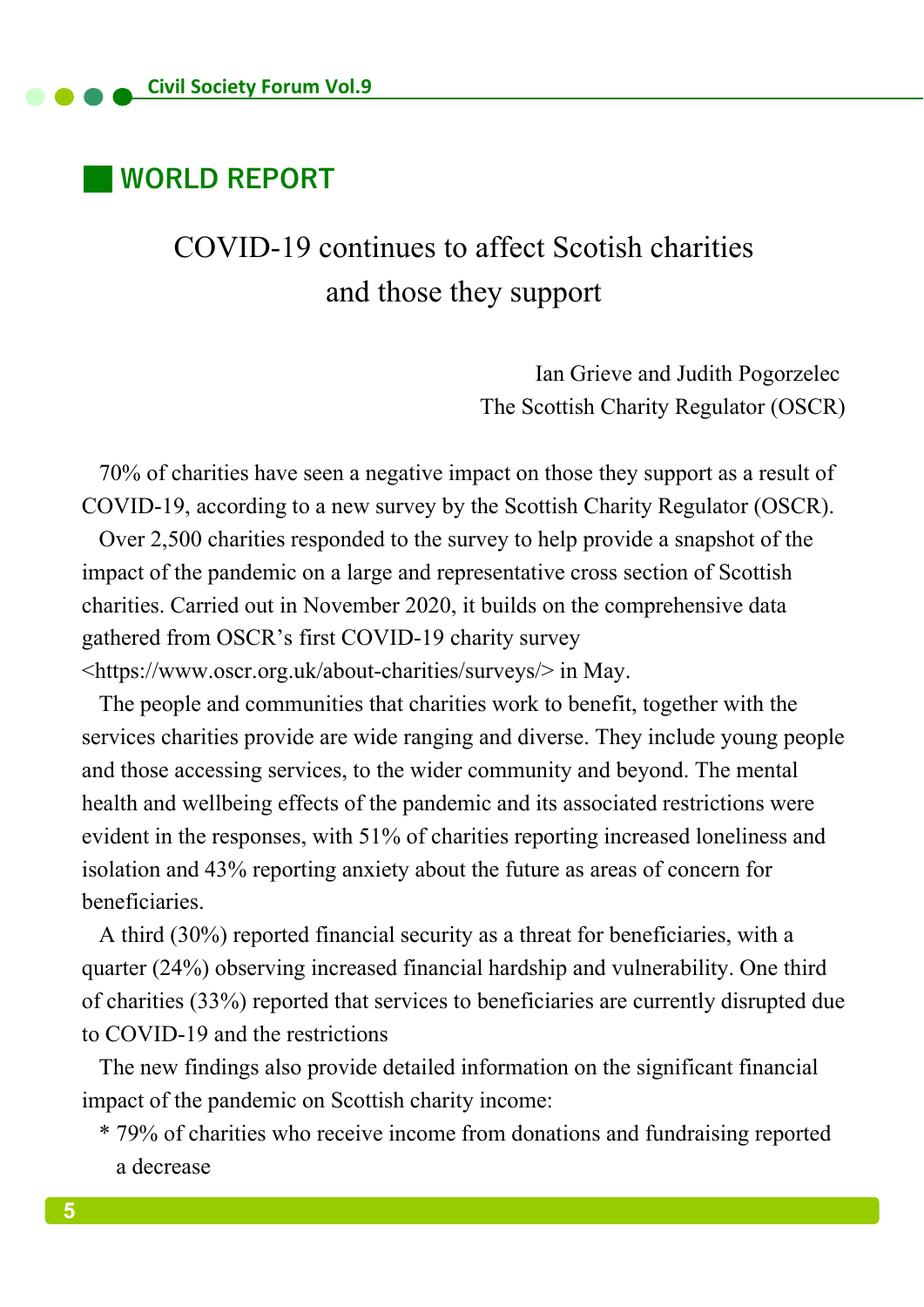- \* Lower trading income was reported by 83% of charities with this income source
- \* Grants and government funding was the least affected of the income streams tested, with a third (33%) seeing an increase and 29% a decrease for those with this income source.

One in ten charities (9%) reported a critical threat to their financial viability in the next 12 months, a decrease from 20% in May.

The data also shows that charities remain active in countering the effects of COVID-19. Eighty-four per cent of charities had taken action in the period from June to November 2020, with 43% adapting current services to respond to the restrictions. A quarter (25%) had applied for additional funding, while 37% used financial reserves.

Some charities did benefit from positive changes since the pandemic began, with 47% reporting improved use of digital technology among staff and volunteers.

Read the findings of the COVID-19 Impact on Charities (November survey) here. https://www.oscr.org.uk/media/4059/2020-12-10-oscr-covid-19-research-wave-2 summary-report-002.pdf

OSCR will continue to analyse the data to inform its work and to help others support the sector. The May findings supported our conversations with the Scottish Government, local government and other partners and provided insight on the variable impact of the pandemic different groups of charities. They were used to inform detailed work on volunteering, social enterprises and local support for the third sector.

Maureen Mallon, OSCR's Chief Executive said,

'I would like to thank everyone who participated in the research. The findings will help shape OSCR's ongoing regulatory work during COVID-19 and our conversations to share the priorities of others such as with Scottish Government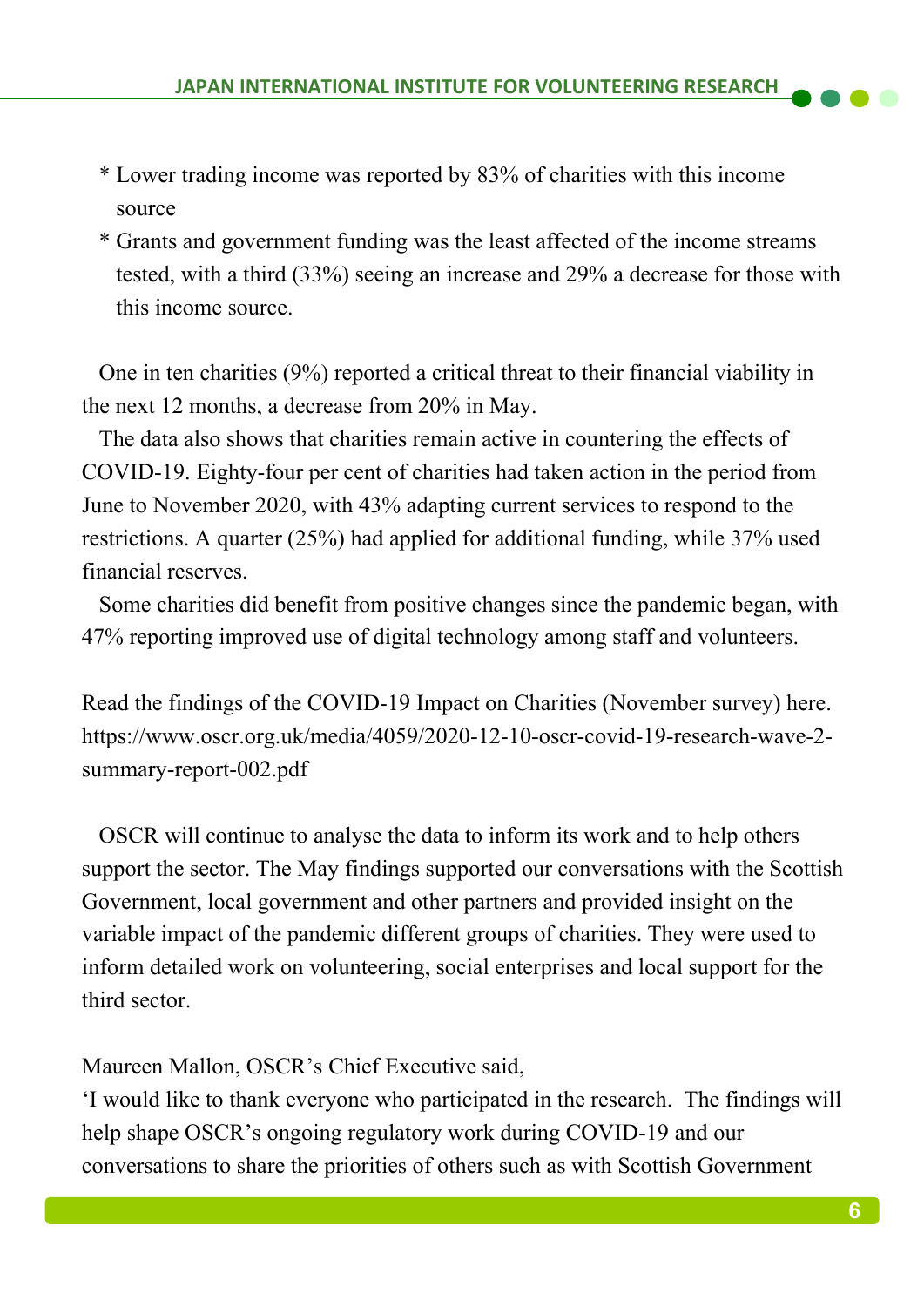who partner, fund and support charities.

'This information is crucial if we are to understand the impact of the pandemic on the resilience and sustainability of the charity sector. Charities play an essential role in Scottish society. They connect communities, provide help where it is needed most and make very significant contributions to Scotland's economy. It is clear that some are suffering financially while trying their best to achieve their purpose. Recognising the role charities have played during the pandemic and securing widespread flexible support for the sector has never been more important than it is now.

#### Background information

- \* The Scottish Charity Regulator (OSCR) is the independent registrar and regulator of Scotland's 25,100 charities and publishes the Scottish Charity Register at oscr.org.uk
- \* The survey was being conducted by Breaking Blue, an independent market research organisation and member of the Market Research Society.
- \* The objectives of the research were to:
	- understand the impact that COVID-19 had had on charities at the time of the research
	- quantify what sources of support were being considered and used
	- explore the most effective ways in which OSCR and other third sector organisations can support the sector throughout this time.
- \* The survey was carried out from 3-15 November 2020 with 2,548 charities responding.
- \* Representatives of approx. 21,000 charities on the Scottish Charity Register were invited to participate in the research, with the following few exclusions:
- individuals who were the contact for multiple charities were invited to participate only once
- charities for whom OSCR had no email address on record